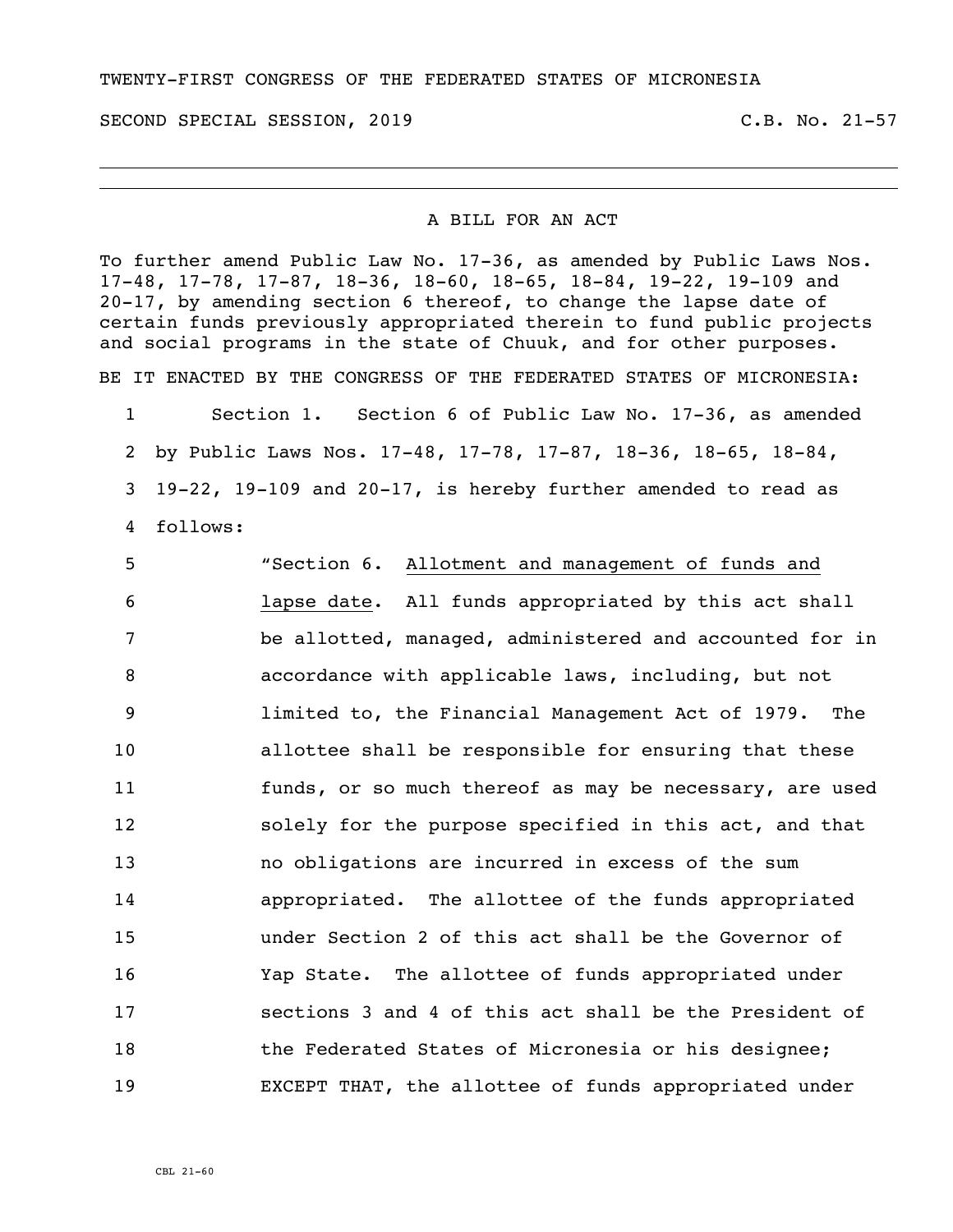| $\mathbf{1}$    | subsection $4(1)(b)$ , $4(3)(a)$ and (b) of section 4 of     |
|-----------------|--------------------------------------------------------------|
| $\overline{2}$  | this act shall be the Pohnpei Transportation Authority.      |
| 3               | The allottee of funds appropriated under subsection          |
| 4               | $4(2)(j)$ of section 4 shall be the Chief Magistrate of      |
| 5               | Sokehs Municipal Government. The allottee of funds           |
| 6               | appropriated under subsections $5(1)$ , $5(3)$ and $5(6)$ of |
| $7\phantom{.0}$ | section 5 of this act shall be the Governor of Chuuk         |
| $\, 8$          | State or his designee. The allottee of funds                 |
| 9               | appropriated under subsection 5(2) of section 5 of this      |
| 10              | act shall be the Mortlock Islands Development                |
| 11              | Authority; the allottee of funds appropriated under          |
| 12              | subsection 5(4) of section 5 of this act shall be the        |
| 13              | Southern Namoneas Development Authority. The allottee        |
| 14              | of funds appropriated under subsection 5(5) of section       |
| 15              | 5 of this act shall be the Faichuk Development               |
| 16              | Authority. The allottee of funds appropriated under          |
| 17              | subsection $5(6)(f)$ shall be the President of COM-FSM.      |
| 18              | The authority of the allottee to obligate funds              |
| 19              | appropriated by this act shall lapse on September 30,        |
| 20              | $[2019] 2020.$ "                                             |
| 21              |                                                              |
| 22              |                                                              |

- 
- 
-